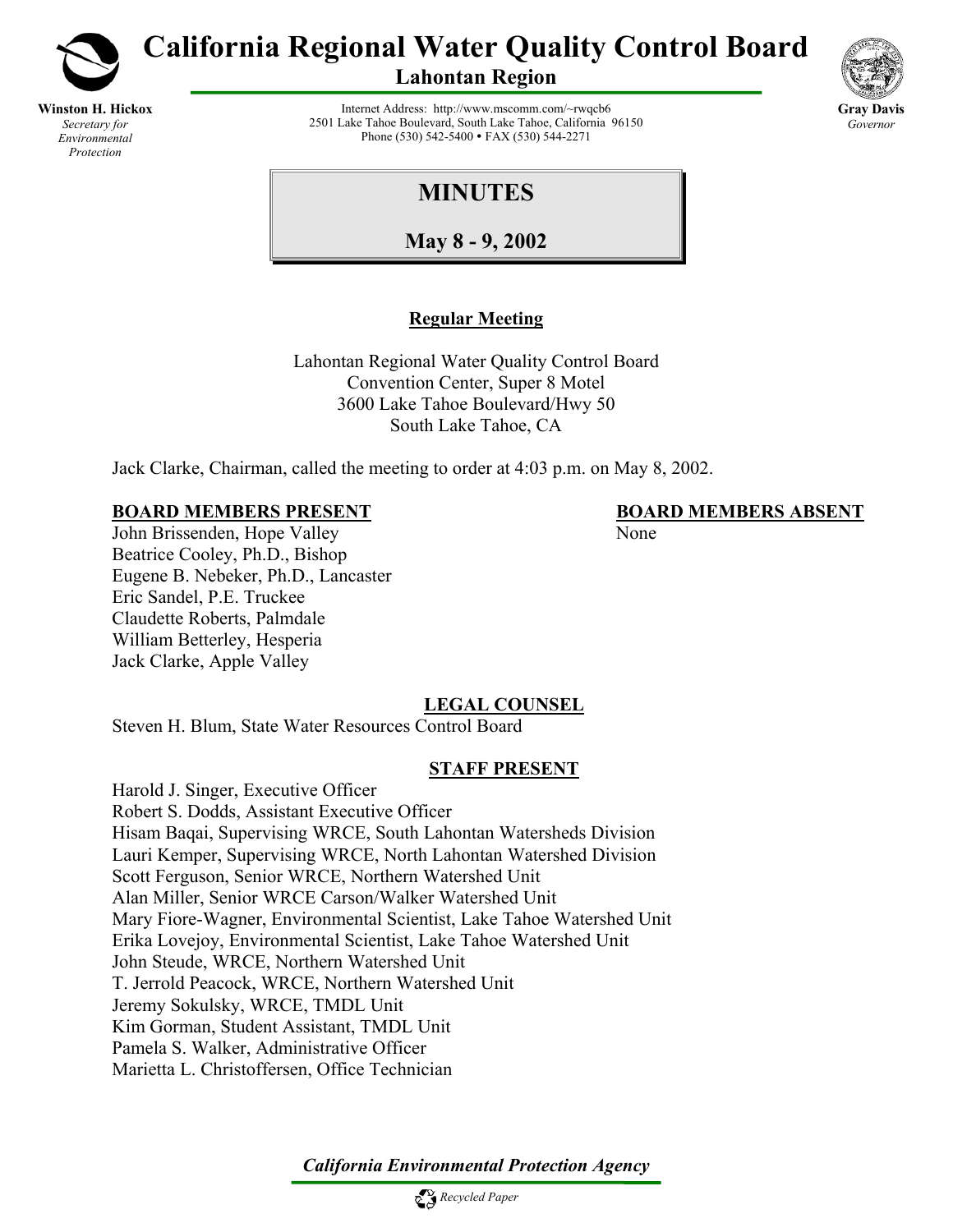#### **ADDRESSING THE BOARD**

Art Baggett, SWRCB Jennifer Merchant, Trucker-North Tahoe Transportation Management Association Steve Kronick, Truckee-Tahoe Sanitary Agency Greg Dennis, Sanitary Engineer, City of Reno Ron Crites, Brown and Caldwell Consultants, Consultants for Tiechert Aggregates Jeff Thatcher, Tiechert Aggregates Katharine Wagner, Downey Brand, et al (Teichert Aggregates and Transfer Properties) Craig Woods, Truckee-Tahoe Sanitary District Logan Olds, General Manager, Susanville Consolidated Sanitary District

### **1. EXECUTIVE OFFICER'S REPORT**

Mr. Singer highlighted several items from the written report:

No. 3 - Meyers Beacon: The Regional Board is implementing clean up at this site using the EAR account. An offsite plume is heading toward the Truckee River. An option being considered is to pipe ground water back to the existing treatment facility at the service station.

No. 10 – Molycorp: Corrective action is on schedule. The State Board will be considering whether or not to remand the waste discharge requirements back to the Regional Board.

No. 2 - Ward and Blackwood Creeks – Laurie Kemper and Kim Gorman addressed a question posed by Mr. Betterley.

Mr. Singer briefed the Board on the following items in the Quarterly Violations Report:

- VVWRA Coliform violations These violations have triggered minimum, mandatory penalties. This will be the first minimum, mandatory penalty issued in the Region..
- Embassy Suites Hotel Will consider small ACL for these violations due to history.

Other issues:

- Lake Arrowhead Community Services District is trying to address low lake levels being experienced this year. The District is considering discharging treated wastewater to the Lake in order to increase Lake levels. Such a discharge would be contrary to the Basin Plan prohibitions and would require amendment of the Basin Plan before the Regional Board could consider this.
- A recent newspaper article indicated that the City of Adelanto was proposing to use some of its wastewater for recycling and that it had applied to the Regional Board for a permit. The City has not submitted the necessary permit application.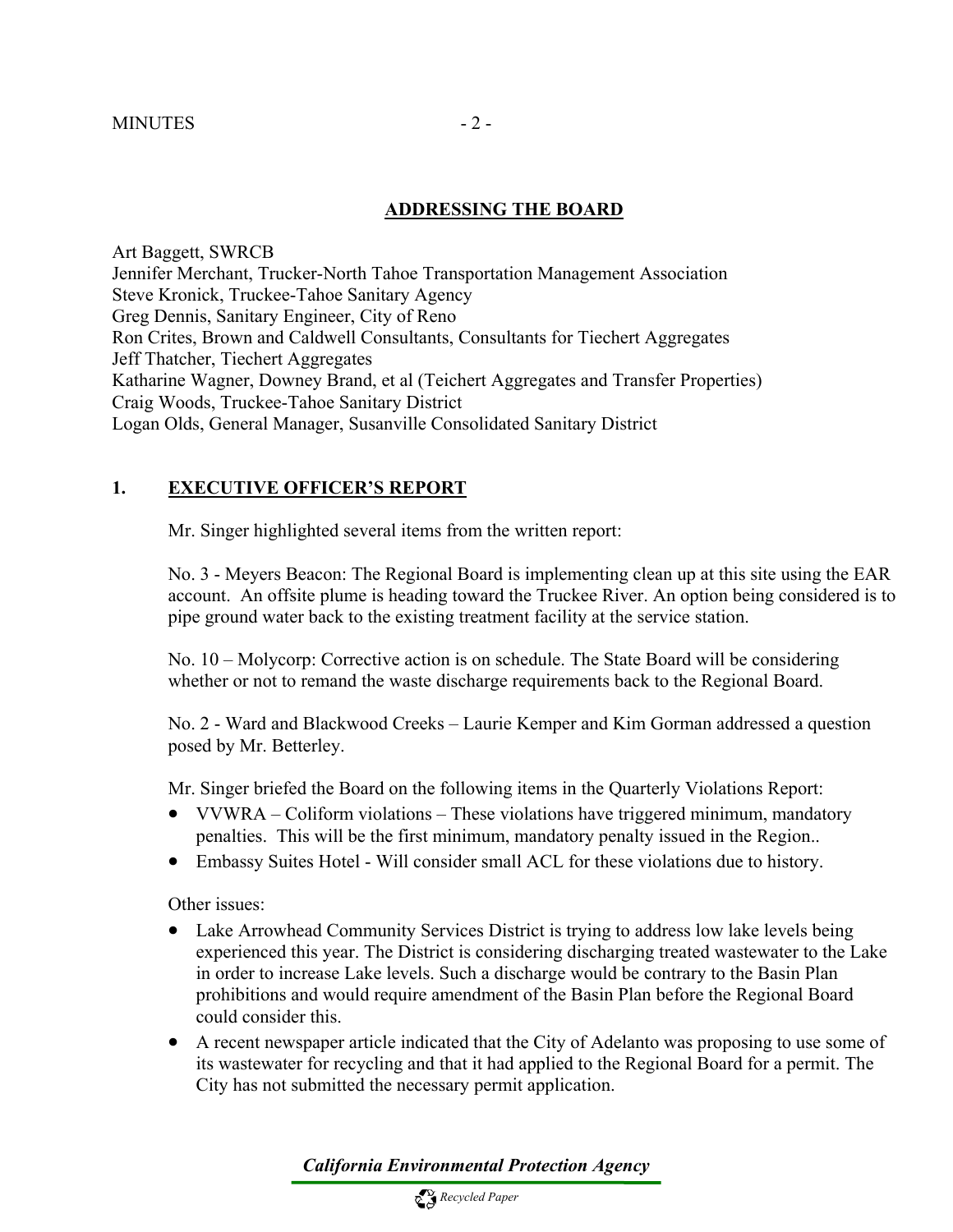- PG&E Hinkley is under a Regional Board order to remediate a chromium plume. They submitted a very good proposal to re-initiate treatment and corrective action. Additionally, PG&E proposes to identify the background levels of chromium in groundwater in the area since many areas have naturally occurring chromium in groundwater. This information is needed to better define the chromium contamination associated with the release and to develop a cleanup standard. Additionally, a local dairy will stop agricultural operations that rely on a well that has shown some chromium contamination.
- Tosco has purchased the Hollenstein site in Bishop.
- Alan Miller responded to Mr. Brissenden's comment that project proponents may not be told of the Regional Board's requirements when applying for a grading or development permit in Alpine County. The comment was in response to a letter that Regional Board staff sent to Alpine County requesting their assistance in informing landowners and developers of certain prohibited activities and incorporating appropriate best management practices in grading permits. This action could prevent water quality impacts associated with recent projects. John Brissenden indicated that Brian Peters, Planning Director, Alpine County would appreciate a workshop.
- Eric Sandel commended Harold Singer and Bob Dodds for their assistance in resolving a problem with a Truckee resident.
- Harold Singer distributed a proposed strategy to respond to the need to reissue waivers pursuant to AB 390 which terminates all existing waivers by the end of this calendar year. A review of waivers issued in the last few years indicates that a majority of waivers pertain to construction projects. Adopting a new waiver or adopting a general permit will require compliance with CEQA: either a negative declaration or an EIR. Mr. Sandel suggested having a staff public workshop where Board members could be invited.
- Prioritization Problem Solving State Board has given regional boards the discretion to redirect up to 5% of their General Fund resources, which equates to 1.5 PYs for the Lahontan Region, for work on projects that are not normally within specific programs. This is a oneyear pilot program that may become permanent depending on budget approval. The following four projects are being considered: more effective gazing BMPs in the lower portion of the Upper Truckee River Watershed; use of alternatives to diesel fuel for larger boats at Lake Tahoe; develop a strategy to address possible water quality problems from wastewater percolation ponds (region-wide issue); and, modification to fertilizer and irrigation practices at golf courses, parks, and other large turf areas that may be contributing to the decline in clarity of Lake Tahoe.

The meeting adjourned at 5:07 p.m.

#### **Regular Meeting, Continued 7:30 p.m. May 8, 2002**

Jack Clarke called the meeting to order at 7:30 p.m. Board members present: John Brissenden, Beatrice Cooley, Ph.D., Eugene Nebeker Ph.D., Eric Sandel P.E., Claudette Roberts, William

*California Environmental Protection Agency*

 *Recycled Paper*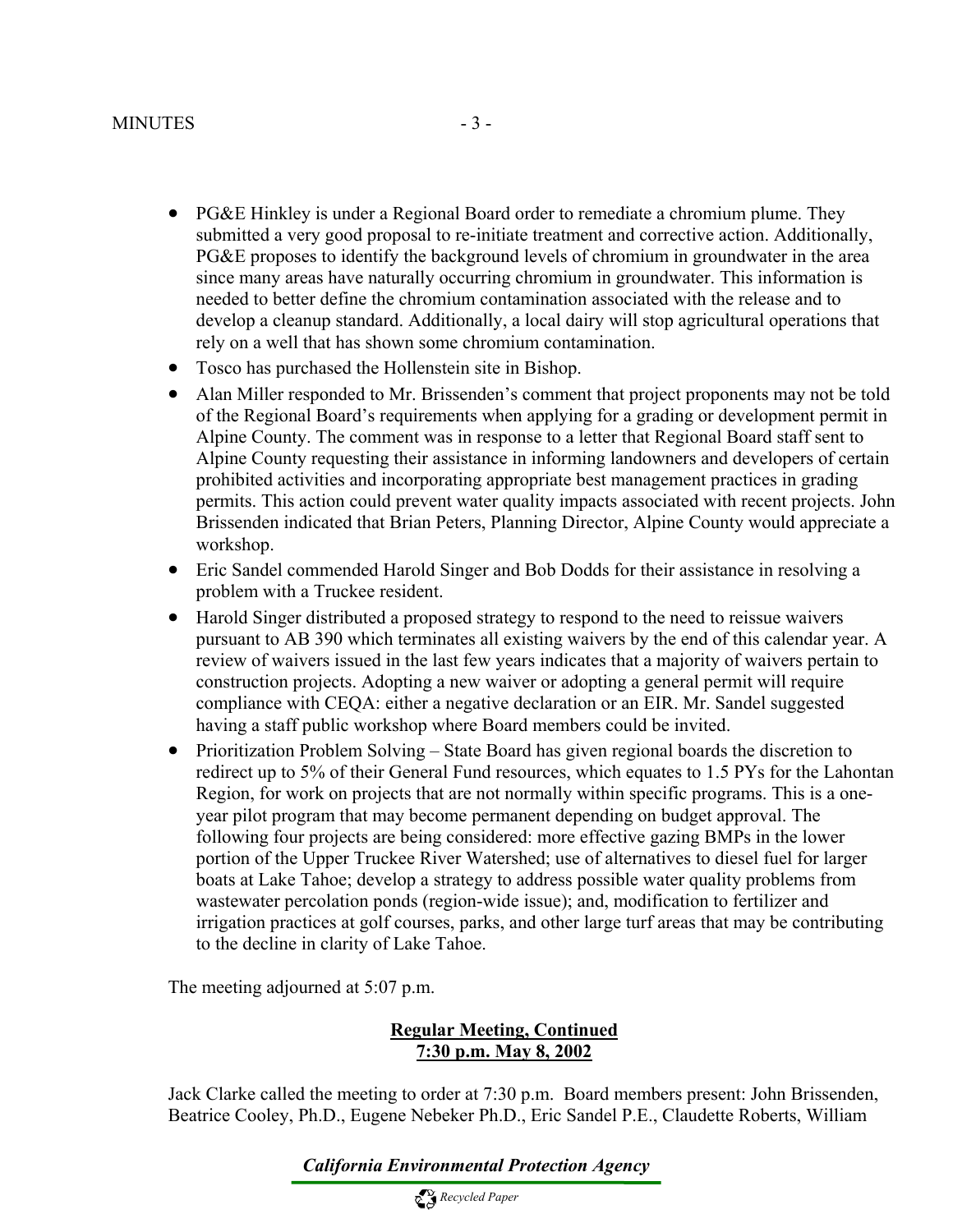Betterley. Also present, Art Baggett, Jr., Chair, State Water Resources Control Board. Board Members absent: none.

#### **OTHER BUSINESS**

**2.** Presentation by Arthur Baggett, Jr., Chair – State Water Resources Control Board on the November 2001- 2006 Strategic Plan.

During our strategic planning process, a number of critical water resource issues were identified that will need to be addressed over the next five years The Plan identifies six goals that will help improve internal operations and specific program areas as well as improve efforts with external stakeholders.

Mr. Baggett also discussed the following topics:

- Budget outlook appears that we will not have staff cuts
- Water rights issues Imperial Irrigation District Colorado River Rights, Subterranean Stream issues
- Water quality issues waivers conducting several workshops on agriculture and timber
- Fees The Governor's FY 2002-03 budget includes a provision allowing the State Board to double fees for permitted dischargers.
- Regional Board Appointments several NPDES conflicts
- WQCC meeting on November  $7<sup>th</sup>$  and  $8<sup>th</sup>$

#### **3. PUBLIC FORUM**

Jennifer Merchant, Executive Director, Tahoe Truckee Transportation Management Association discussed an issue that evolved from a Bike Trail Workshop that took place on March 13, 2002. She requested clarification regarding a substantial discrepancy between that which was reflected in the approved Board meeting minutes and what she believed was the outcome of the meeting. Ms. Merchant requested that the Board revise the minutes of the last Board meeting. The Regional Board requested Ms. Merchant and others to contact Mr. Singer directly if they believe staff is not following Board direction. Mr. Singer indicated that he will talk with staff and applicants to insure that the Board's direction was being followed.

#### **4. ADOPTION OF UNCONTESTED CALENDAR**

♦ **Motion:** Moved by William Betterley, seconded by Eric Sandel and **unanimously carried** to adopt the Uncontested Calendar as proposed.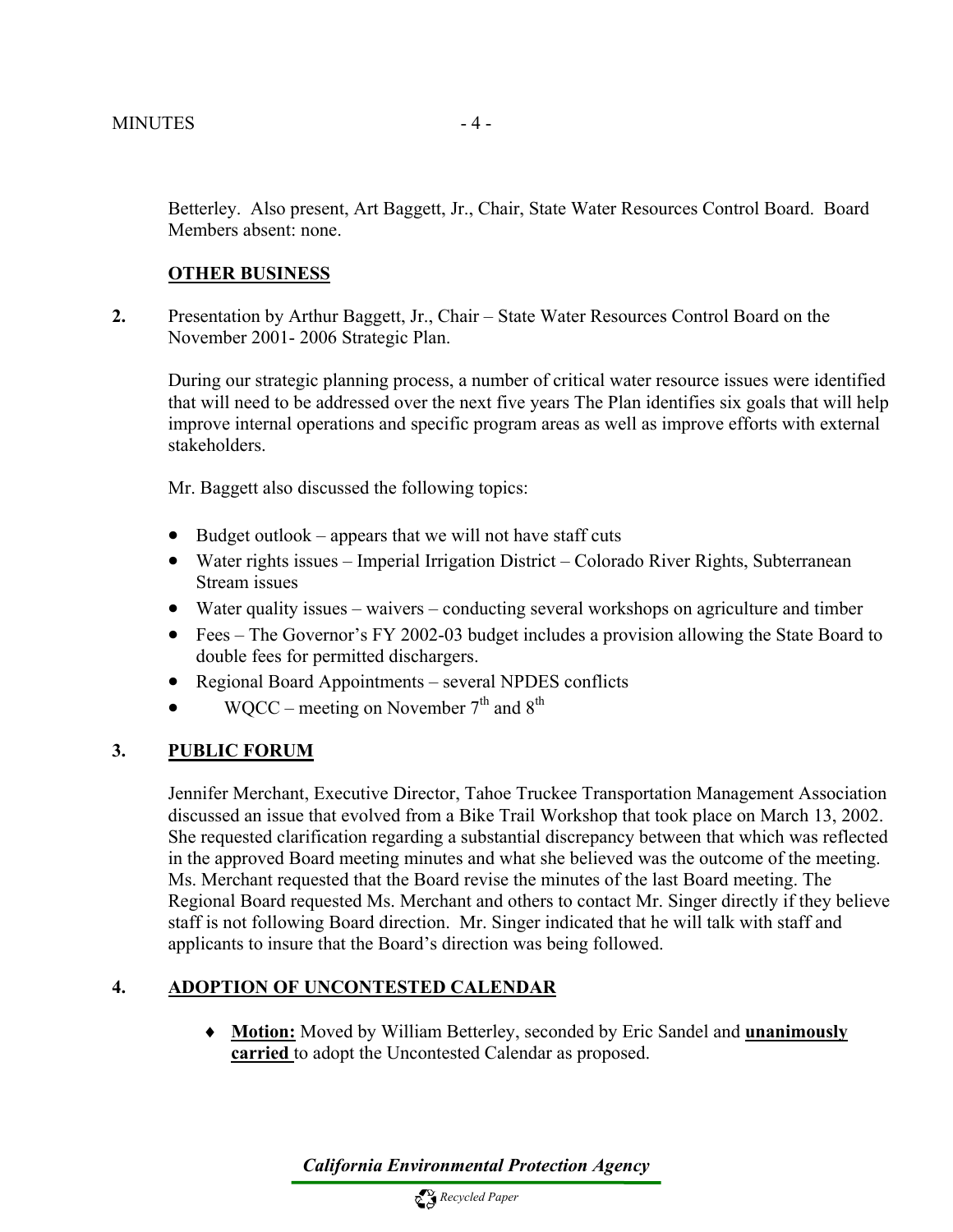#### **5. MINUTES**

Not available.

#### **REVISED WASTE DISCHARGE REQUIREMENTS**

#### **6. Tahoe-Truckee Sanitation Agency-Martis Valley Wastewater Plant and Associated Maintenance Activities,**

Mr. Singer indicated that the authority of the Board is to regulate discharges in order to protect the designated beneficial uses of the receiving waters. Those receiving waters include both ground water and surface water. The Board does not have the authority to either interpret or enforce the provisions of an agreement between TTSA and Teichert that was received and sent to the Board members. That matter is between the two parties to that agreement.

Scott Ferguson, Senior WRCE gave the presentation that discussed the expansion of TTSA wastewater treatment plant and the concerns raised by Teichert.

- Description of existing WDR
- Description of proposed WDR
- Water quality issues for TTSA, downstream Nevada interests and Teichert

Craig Woods, General Manager, TTSA introduced TTSA's Board members and related historical background of the TTSA facility as well as future plans. TTSA received a grant (\$11.6) from the California Department of Water Resources to replace its ion-exchange system with a biological nitrogen removal (BNR) system in order to assist in settling a lawsuit against TTSA filed by the City of Reno, the City of Sparks and the Piaute Indian Tribe. The Board of Directors and the staff of TTSA support the proposed WDRs and requested that they be adopted.

Jeff Thatcher, Teichert Aggregates, Katharine Wagner, Lawyer, Downey, Brand et al on behalf of Teichert Aggregates and Triangle Properties, Inc., and Ron Crites, civil engineer, Brown & Caldwell Consultants addressed the Board. They related historical background of Tiechert & Son. Teichert has no fundamental opposition to TTSA's expansion. Teichert wants assurance that its on-going and future uses of its property will not be affected by TTSA's activities. Teichert would like the WDRs to require compliance with surface water quality objectives at TTSA's property line as opposed to in the Truckee River. Teichert also believes that the CEQA documents are not adequate to support this decision, mainly the change where TTSA will be putting all of its effluent into the single disposal field for an undefined period of time

Mr. Singer mentioned that the Board cannot specify the method of compliance. The WDRs cannot require TTSA to use a specific disposal field or when to start using the second one. TTSA's obligation is to meet the effluent and receiving water requirements that are imposed in the permit.

*California Environmental Protection Agency*

 *Recycled Paper*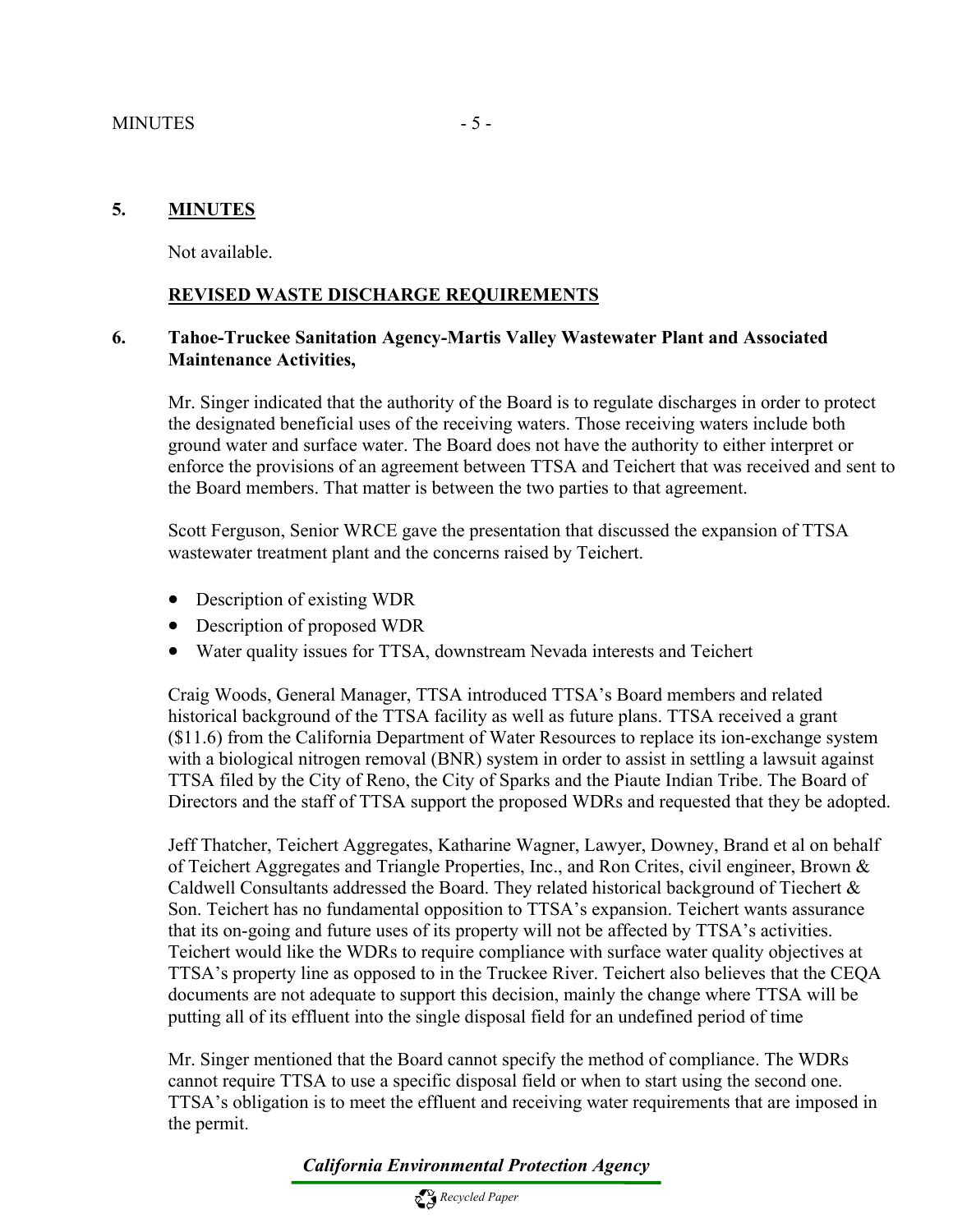Mr. Crites stated that he has never seen a site where wastewater was regulated after it flowed under an adjacent property. In response to a question, Mr. Crites could not reference a specific regional board order that established surface water receiving water limits in the groundwater at the edge of a property.

Greg Dennis, Sanitary Engineer, City of Reno indicated support for the WDR as proposed. It protects the Truckee River basin here and in Reno. It represents a good example where the states of Nevada and California came together.

Steve Kronick, General Counsel for TTSA, commented on the CEQA process that TTSA used and indicated that there were no challenges. If the town of Truckee approves a wet pit mining operation that somehow interferes with TTSA ability to meet requirements it will be TTSAs responsibility to meet those requirements.

> ♦ **Motion:** Moved by Dr. Eric Sandel, seconded by Dr. Eugene Nebeker **and unanimously carried** to approve staff recommendation as proposed.

#### **REVISED NPDES PERMIT**

#### **7. Susanville Consolidated Sanitary District**

Jerry Peacock, WRCE, gave the staff presentation, which focussed on the additional monitoring required to comply with the California Toxics Rule and the State Implementation Plan. Mr. Peacock acknowledged that the monitoring would be relatively expensive.

Mr. Sandel stated that the problem for this discharger is that the cost of this monitoring is equivalent to the cost of one employee. He asked if we suspect that there is a problem with something at this facility. Scott Ferguson responded that the current monitoring does not indicate that there are problems. However, the proposed permit requires monitoring at much lower detection levels to determine the presence or absence of specific constituents. In response to a suggestion by Mr. Sandel, Scott Ferguson indicated that sampling every other month for two years would be acceptable.

Logan Olds, General Manager, Susanville CSD indicate that the District serves approximately 8,600 people with 3,300 service connections. The current wastewater treatment plant expansion costs \$6.9 million. This additional monitoring burden comes at a very poor time. The cost of this sampling would be \$140,000. The District is requesting flexibility to reduce the cost and expand the timeline. Other regional boards require only four samples yet the Lahontan Regional Board is requesting twelve. We request that the sampling be allowed to occur over multiple years or fiscal years.